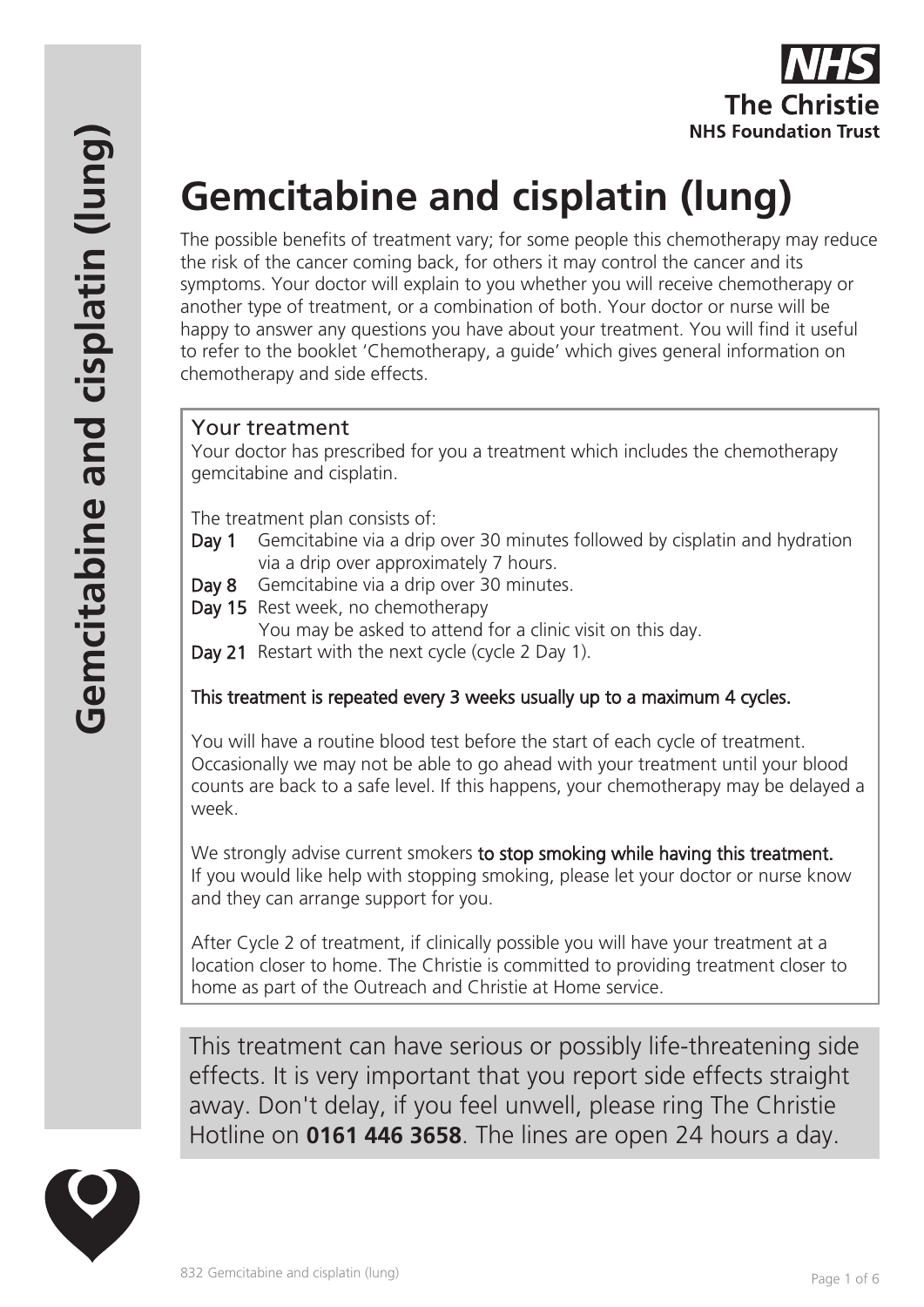## Increased risk of serious infection:

You are vulnerable to infection while you are having chemotherapy. Minor infections can become life-threatening in a matter of hours if left untreated. Symptoms of infection include fever, shivering, sweats, sore throat, diarrhoea, discomfort when you pass urine, cough or breathlessness. We recommend that you use a digital thermometer so you can check your temperature. You can buy one from your local chemist.

#### If your temperature is 37.5ºC or above, or below 36ºC or you have symptoms of an infection, contact The Christie Hotline straight away.

## Flu vaccinations

Is it alright for me to have a flu jab during the time I'm having chemotherapy? It's safe to have a flu jab, but depending on the sort of chemotherapy you have had, it may not give quite as much protection against infection as usual. Some patients may need two vaccinations. However, if you're thinking of having any other vaccinations, do check with your Christie doctor first, because some vaccines should be avoided.

## Possible side effects

Chemotherapy can cause many different side effects. Some are more likely to occur than others. Everyone is different and not everyone gets all the side effects. Most side effects are usually temporary, but in some rare cases they can be life-threatening. It is important to tell your hospital doctor or nurse about any side effects so they can be monitored and, where possible, treated.

# Common side effects (more than 1 in 10)

## • Kidney function

Cisplatin occasionally will cause problems with your kidney function. Blood tests will be taken to check your kidney function and this will be closely monitored at each clinic visit.

It is important to monitor how your kidneys are working while you are having treatment. We will do this through routine blood tests or GFR test (most accurate test of kidney function). It is important to drink plenty of fluids (at least 8 cups) the day before and for a few days after chemotherapy.

## • Anaemia (low number of red blood cells)

While having this treatment you may become anaemic. This may make you feel tired and breathless. Let your doctor or nurse know if these symptoms are a problem. You may need a blood transfusion.

## • Bruising or bleeding (Warning!)

This treatment can reduce the production of platelets which help the blood clot. Tell your doctor if you have any unexplained bruising or bleeding, such as nosebleeds, bloodspots or rashes on the skin, and bleeding gums. You may need a platelet transfusion.

## • Nausea and vomiting (sickness)

Nausea and vomiting are commonly associated with chemotherapy but the severity of this varies from person to person. Anti-sickness medication may be given along with your chemotherapy to prevent this. You will also be given anti-sickness tablets to take at home. If you continue to feel or be sick, contact your GP or this hospital, because your anti-sickness medication may need to be changed or increased.

## • Lethargy

Chemotherapy often makes you feel tired and lacking in energy. It can be frustrating when you feel unable to cope with routine tasks. If you do feel tired, take rest and get help with household chores. If necessary, take time off work. Gentle exercise such a daily walk can be beneficial.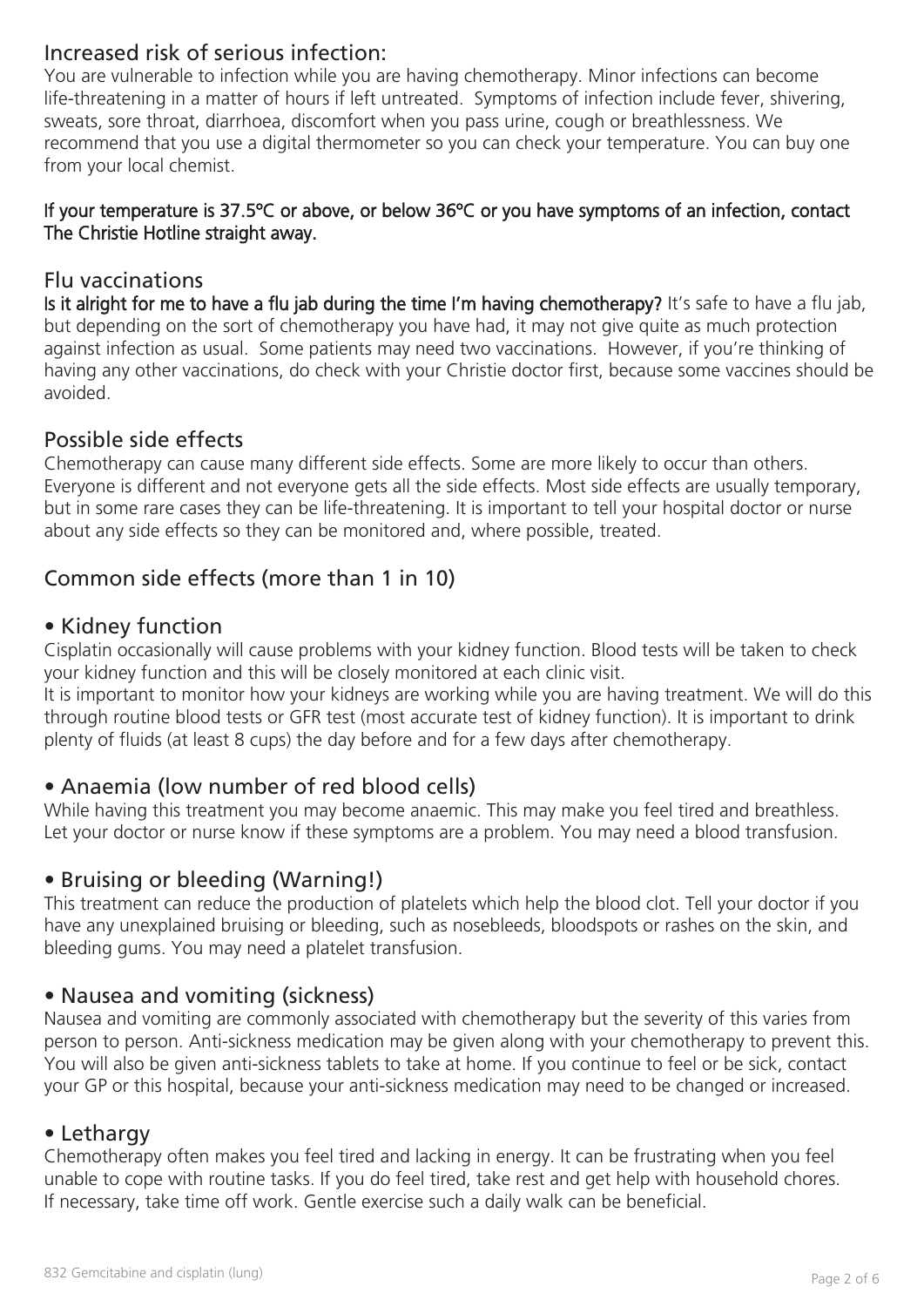# Uncommon side effects (less than 1 in 10)

## • Strange taste

Occasionally during treatment you may experience a strange taste, sometimes described as metallic or bitter. A strongly flavoured sweet or mint may help with this.

## • Skin rash (Common)

You may develop a skin rash. This is usually mild and easily treated. Please tell your doctor on your next visit.

## • Hair thinning (Common)

You will not usually lose your hair with this chemotherapy but some people do have some thinning of their hair. Please remember that this is a temporary side effect and your hair will grow back normally when your treatment is completed. Very rarely, hair loss can be permanent.

The cancer information centre offers a coping with hair loss service to all patients where support, information and advice will be given. Drop in, contact 0161 446 8100 or email informationcentre@christie.nhs.uk. Information about the wig service can also be found here and vouchers for wigs can also be obtained for eligible patients. The wig room also provides a drop in service, please see The Christie leaflet 'The wig fitting service' for further information.

The Maggie's Centre runs a Talking Heads hair loss support workshop for anyone who is anticipating or experiencing hair loss (both men and women). These sessions cover the practicalities of hair loss as well as offering support with its emotional impact. Contact Maggie's on 0161 641 4848 or email manchester@maggiescentres.org.

#### • Sore mouth

Your mouth may become sore or dry, or you may notice small mouth ulcers during this treatment. Drinking plenty of fluids and cleaning your teeth regularly and gently with a soft toothbrush can help to reduce the risk of this happening. We can prescribe a mouthwash for you to use during treatment. You can dilute this with water if your mouth is sore. Ask your doctor or nurse for further advice. There is also general mouth care information in the chemotherapy booklet. If you continue to have a sore mouth, please contact The Christie Hotline on 0161 446 3658.

## • Tingling and numbness in the fingers or toes

This is uncommon and it is usually only mild and temporary. On rare occasions, this may be permanent. You should report these symptoms to your doctor on your next hospital visit.

## • Tinnitus and high frequency hearing loss (Common)

You may develop tinnitus (ringing in the ears), this sensation should subside when your treatment finishes. High frequency hearing loss can also occur with this chemotherapy, this may be permanent.

## • Flu-like symptoms and headaches (Common)

Some chemotherapy may cause flu-like symptoms such as fever, aches and pains and shivering about 3 to 5 hours after it is given. These symptoms are temporary and should go within 12 to 24 hours. Paracetamol will help. If your symptoms are particularly severe, tell your doctor on your next visit.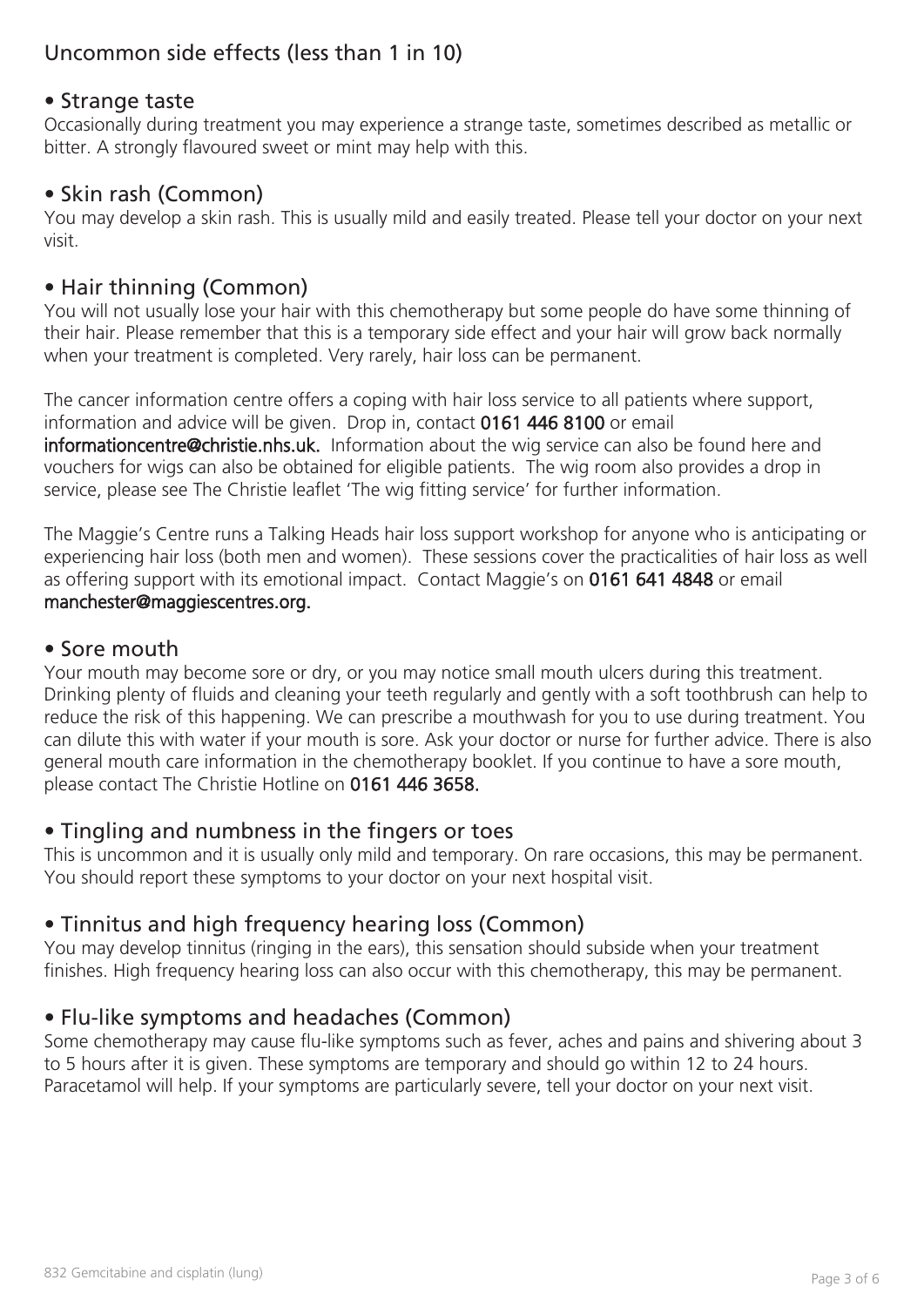## • Upset bowels

You may get upset bowels with this chemotherapy:

Diarrhoea If this becomes a problem while you are having treatment, anti-diarrhoea tablets can be bought from a pharmacy or prescribed by your GP for a temporary period until this is resolved. If the problem persists contact The Christie. Ask the staff for a copy of 'Eating: help yourself' which has useful ideas about diet when you are having treatment.

Constipation Try to drink plenty of fluids and eat foods high in fibre. Tell your doctor who may prescribe a suitable laxative. Ask the staff for a copy of 'Eating: help yourself' which has useful ideas about diet when you are having treatment.

#### • Drowsiness

Gemcitabine may cause drowsiness. Take care if you are driving or operating machinery following the treatment.

## • Fluid build-up (oedema) (Common)

Sometimes fluid can build up in your legs and ankles which can cause mild swelling. This is oedema. Tell your doctor or nurse if fluid builds up. If your ankles or legs swell it can help to put your legs up on a footstool or cushion. The swelling usually gets better after your treatment ends.

## Rare side effects (less than 1 in 100)

## • Blood clots (Warning!)

During chemotherapy you are more at risk of blood clots in the legs (DVT) or lungs (PE). Occasionally these clots can be life-threatening. To help prevent clots, keep mobile and drink plenty of non-alcoholic fluids.

## • Immediate allergic reactions

Allergic reactions to cisplatin are uncommon. Please ask the staff for help immediately if you notice any of the following: fevers and chills, back pain, shortness of breath, headaches and swelling of the face may occur during the time the drug is being given. If this happens, please tell the staff straight away. Your doctor may prescribe further medication which can help to reduce these side effects.

## • Cardiotoxicity (Warning!)

This treatment can affect the way the heart works but this is usually temporary. You may have tests to see how well your heart is working before, during and sometimes after treatment.

If you have pain or tightness in your chest, feel breathless or notice changes to your heartbeat at any time during or after treatment, tell a doctor straight away. These symptoms can be caused by other conditions but its important to get them checked by a doctor.

#### • Pulmonary toxicity

Very rarely, this type of chemotherapy can make your breathing worse (this is usually temporary) or cause inflammation of the lungs which may need treatment. If you notice persistent and worsening shortness of breath, please tell your doctor or nurse straight away.

#### • Extravasation

Extravasation is when chemotherapy leaks outside the vein. If you develop redness, soreness or pain at the injection site at any time please let us know straight away.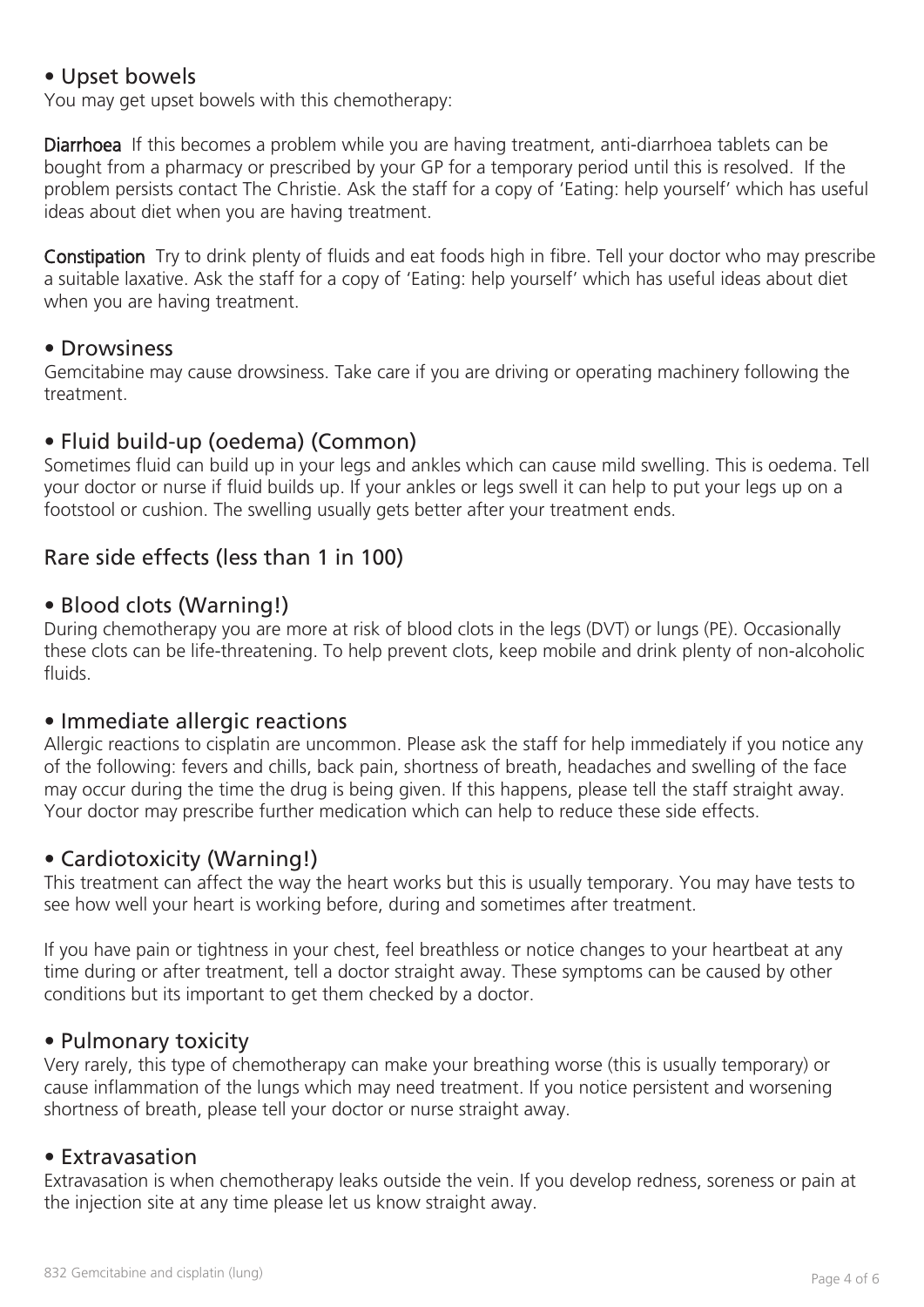# Serious and potentially life threatening side effects

In a small proportion of patients chemotherapy can result in very severe side effects which may rarely result in death. The team caring for you will discuss the risk of these side effects with you. Other medicines: Please ask your doctor at The Christie for advice about any other medication you are taking, including non-prescribed medicines, complementary therapies and herbal medicines.

## Sex, contraception and fertility

Protecting your partner and contraception: We recommend that you or your partner use a condom during sexual intercourse while you are having the course of chemotherapy. Chemotherapy is dangerous to unborn babies and this will also protect you and your partner from any chemotherapy drugs that may be present in semen and in the vagina. If you suspect that you may be pregnant please tell your doctor immediately.

Fertility: This chemotherapy may affect your ability to have children. Your doctor or nurse should have discussed this with you. If not, please ask them before you start treatment.

#### Loss of periods

Due to the effect of chemotherapy on the ovaries, you may find that your periods become irregular or stop. This is more likely in women over the age of 40 when most women will notice some change in their periods. It is less common in women under the age of 40 but does still happen and can result in significant menopausal symptoms (see section below). Even if your periods stop completely during chemotherapy your periods may come back several years later. This means that you may be able to become pregnant even many years after chemotherapy. It is very important to use contraception if you don't want to get pregnant.

#### Menopausal symptoms

When the ovaries stop working due to chemotherapy or during a natural menopause most women experience symptoms such as hot flushes, sweats (night and day) and vaginal dryness. These hormonal changes can make the vagina feel as though it has shrunk and become less easy to stretch. This is called vaginal atrophy and can result in discomfort, pain on sexual intercourse, itching and recurrent urine infections. If your ovaries don't start to work again the vaginal symptoms can be permanent, although the flushes and sweats tend to reduce and stop over a small number of years. Some women who have already gone through menopause may notice their symptoms worsening for a time after chemotherapy.

The vaginal symptoms can start early and the longer they are left the harder they can be to treat. Please contact your specialist nurse either in clinic or by phone when the symptoms first develop if you would like help. Symptoms can be managed in several ways including gels, essential oil pessaries and sometimes local oestrogen replacement. You may also find it helpful to request the booklet 'Menopausal symptoms and breast cancer' by Breast Cancer Now (either from your specialist nurse, the cancer information centre at The Christie, or online).

## Late side effects

Some side effects may become evident only after a number of years. In reaching any decision with you about treatment, the potential benefit you receive from treatment will be weighed against the risks of serious long term side effects to the heart, lungs, kidneys and bone marrow. With some drugs there is also a small but definite risk of developing another cancer. If any of these problems specifically applies to you, the doctor will discuss these with you and note this on your consent form.